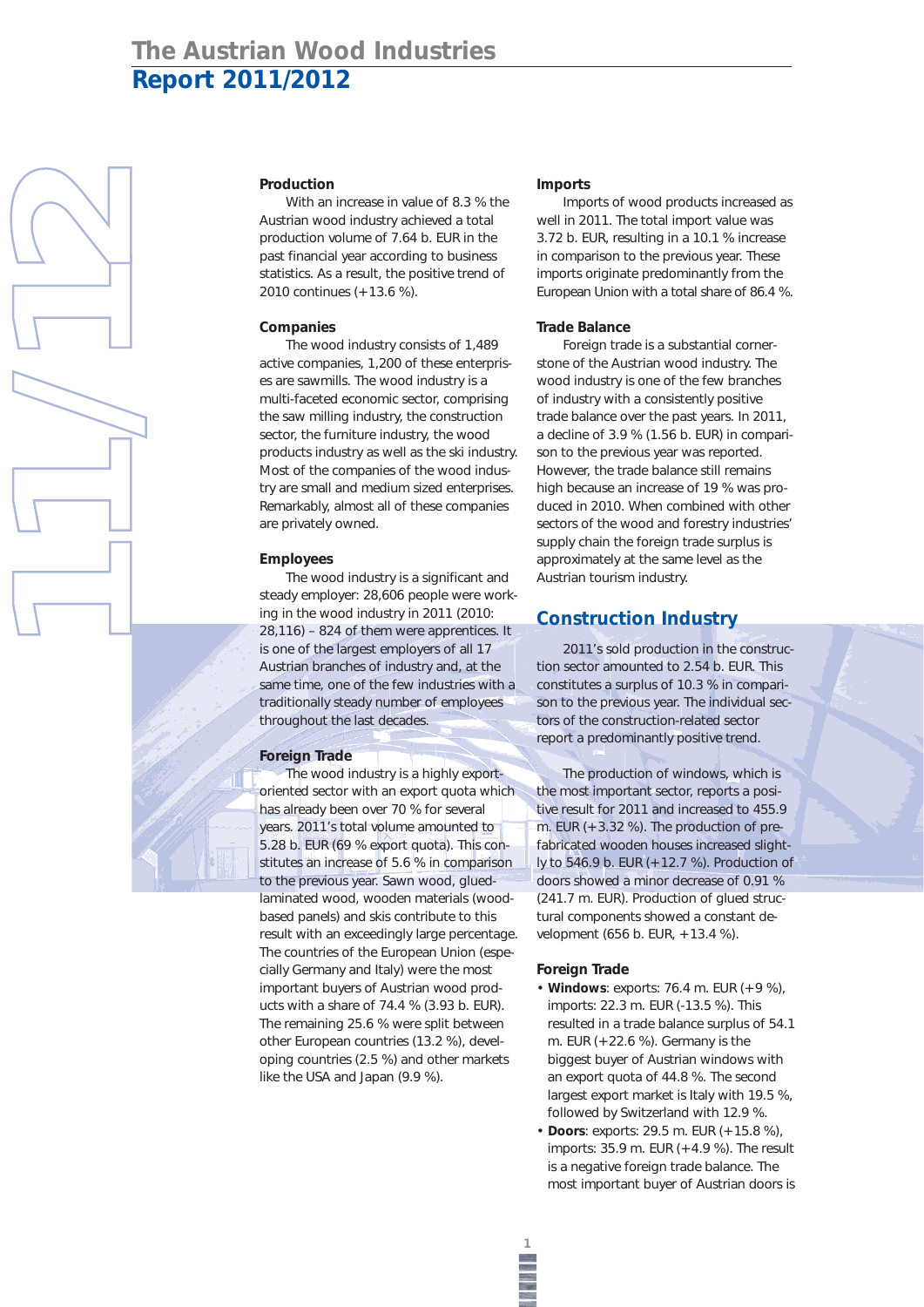Germany with an increase of 22 %. The second largest export market is Switzerland with +26.2 %.

- **Wooden floors**: exports: 220.6 m. EUR (+6.7 %), imports: 79.431 m. EUR (+18.4 %). The foreign trade balance improved compared to the year before and shows now a surplus of 141.2 m. EUR. Export markets are Germany (55.7 % export ratio), Switzerland (20.1 %) and Italy (5.7 %).
- **Laminated wood**: exports: 397.2 m. EUR (+4.5 %), imports: 28.4 Mio. EUR (-14 %). The laminated wood sector is one of the few segments of the construction industry with a significant trade balance surplus of more than 368.8 m. EUR (+6.28 %). Italy with its market share of 50.6 % is the main buyer of Austrian laminated wood. Japan is the second largest export market with 25.3 %, followed by Germany with 9 %.

# **Furniture Industry**

After a production growth of 1.6 % in 2010, the Austrian furniture industry had to face a decline in total production of 3.3 % (2.29 b. EUR). This decline in production is mainly due to parts of the supply industry ('parts for furniture' -20.1 %). In 2011, mainly office furniture (+9.1 %), living room furniture (+5 %), garden furniture  $(+7.1 \%)$  and bathroom furniture  $(+9.8 \%)$ as well as shop fittings  $(+1.1\%)$  could increase their production. A decrease was reported by sub-sectors like sitting furniture (-4.6 %), mattress manufacturers (-3 %) and the kitchen furniture industry (-2 %).

#### **Exports:**

In 2011, exports increased to 1.31 b. EUR (+2.4 %). However, this level has still a long way to go before reaching the top value of 2007 (1.6 b. EUR). Kitchen furniture was a big export success (+26.5 %) with 53 m. EUR, followed by office furniture with 23.8 % (88 m. EUR). Positive trends were also reported by shop fittings (+16.7 %) and living furniture (+12.2 %).

#### **Import:**

Furniture imports to Austria increased by 11.3 % and resulted in a total value of 1.83 b. EUR. The import quota from the EU26 increased by 11.4% and resulted in a total value of 1.57 b. EUR. Germany: 950 m. EUR  $(+12 \%)$ . Italy is on the second place with 148 m. EUR  $(+9.4\%)$ , followed by

Poland with 144 m. EUR (+11.4 %). From outside the EU, Switzerland is a significant importer with 40.3 m. EUR (+10.9 %), followed by Bosnia-Herzegovina with 17.5 m. EUR  $(+67%)$  and Turkey with 12.3 m. EUR  $(+3.8\%)$ .

#### **Asia**

China could increase its exports to Austria by 14.4 % to a value of approximately 126 m. EUR. In percentage terms the quantity grew by 17.3 %. Meanwhile, Vietnam (+25.1 %, 10 m. EUR) has surpassed Taiwan (-13.5 %, nearly 9 m. EUR) among major importers. With +18.8 % and about 8 m. EUR, Indonesia is among those moving up the ranks.

# **Wood-Based Panel Industry**

**Stable market development. Unsolved location problems.**

According to available preliminary export reports, the successful consolidation course of the panel industry produced the desired results; an increase in volume exported to the most important markets, particularly chipboards, is a clear indicator for this development. The measures implemented during the crisis years, which included the reduction of capacities, held the competitiveness of the Austrian panel industry at a high level.

Turbulences in the financial markets and various international debt crises did not have as much of an impact on the real economy as originally feared by the Austrian panel industry.

An export quota of up to 80 % is definite proof for the strong performance of companies located in Austria. However, a growing number of companies criticises Austria's increasing location problems.

A basically stable market development and promising growth potentials in several markets are notable positive effects. However, the fact that enormous increases in costs for raw materials and pre-materials were only partially covered by product pricing strategies resulted in significant pressure on profits. The medium-term effects of this development have a negative impact on constantly necessary investments, particularly in this capital-intensive industry.

Austrian panel manufacturers achieved their consolidation targets, which they started during the crisis years, in a joint effort of their respective managements and

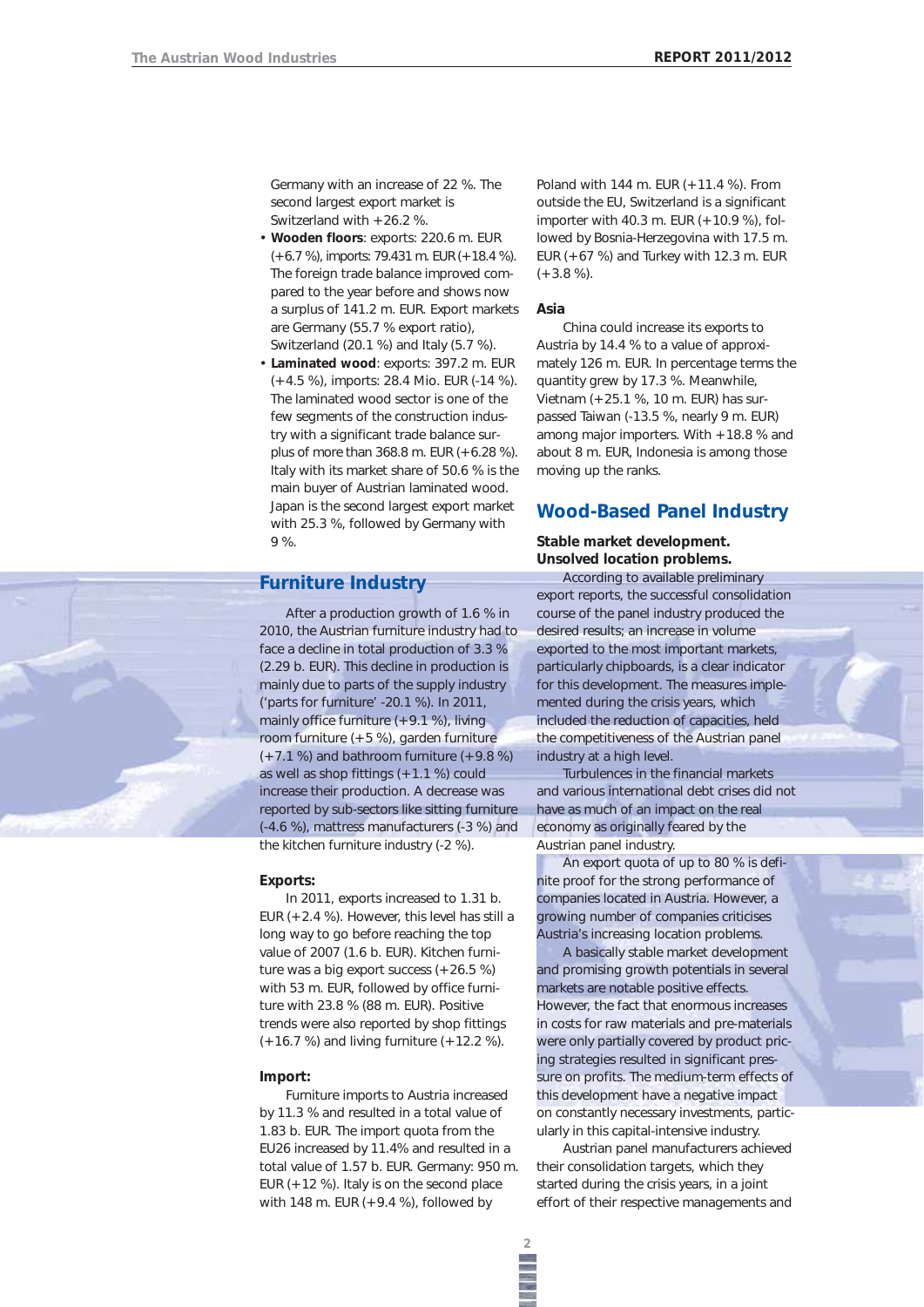their employees. Their consistent optimisation of production processes, marketing and sales as well cost structures are a matter of course. The industry must demand the same level of commitment of its politicians.

### **Foreign Trade Balance**

According to currently available foreign trade figures, a welcome foreign trade surplus was achieved. These figures project a surplus of more than 700 m. EUR for the chipboard, MDF and fibreboard sector. High standards in production technology and decades of experience in product marketing are the basis for the success of this industry which operates on a predominantly international market.

#### **Commodity Market**

As mentioned before, assuring the long-term supply of wood is a decisive factor for the Austrian panel industry in particular and for the Austrian wood industry in general. Therefore the panel industry entered a broader discussion with Federal Ministers Berlakovich and Mitterlehner with a letter written by Mr. Döry. This was the industry's first independent announcement of its concerns regarding the biomass complex.

During the next step, the panel industry organised the wood industry's appointment with industry representatives of both government parties and made them aware of the concerns of this branch of industry. Intelligent energy generation has to be the goal.

The implemented measures have to be extended along these lines; additionally, it is vitally important for the wood industry to expand its contacts to the respective representatives in the rail transport sector.

# **Saw Milling Industry**

**A difficult year has passed, production remained stable in 2011**

The Austrian saw milling industry is a large and very successful sector with approximately 1,200 companies and close to 10,000 employees. The saw milling industry is the biggest processor of wood in the entire wood industry. It handles 83 % of all processed solid biomass. Two thirds of its production is designated for export. Austria is the world's fifth-largest exporter and the sixth largest producer of sawn softwood. The saw milling industry contributes substantially to Austria's foreign trade balance and consists almost exclusively of small and medium sized enterprises. Its eight largest companies generate approximately 53 % of the total production volume; its 40 largest companies produce approximately 83 %.

In 2011, the production of sawn wood amounted to 9,658 m.  $m^3$  and therefore remained stable compared to the year before. The production value of the Austrian saw milling industry increased by 9 % to approximately 2.1 b. EUR (2010: 2 b. EUR). In 2011, approximately 16 m.  $m^3$  of round wood were cut just like in the year before, whereas  $4.7$  m.  $m<sup>3</sup>$  of saw logs were imported.

## **Decrease of sawn softwood exports**

As two thirds of the production is exported, the development of exports is very significant. In 2011, approximately 5.6 m. m<sup>3</sup> of sawn softwood were exported. This is a decrease of about 6 % (2010: 6 m. m<sup>3</sup>) compared to the previous year. In terms of value, the export volume remained stable with approximately 1.1 b. EUR.

More than 60 % of all sawn softwood exports went to Italy, our long-standing key export market. With an overall sawn softwood export of 3.4 m.  $m<sup>3</sup>$  the Italian market declined by 4 % (2010:  $3.5$  m. m<sup>3</sup>).

Exports to Germany increased by 1.7 %  $(2011: 576, 415 \text{ m}^3)$ . The export volumes to Switzerland (120,123 $m^3$ ) increased by 3.7 m? and those to the Czech Republic by approximately 30 %  $(137.257 \text{ m}^3)$ . On the whole, exports to European Countries increased by 8.4 %.

Exports to the Levante decreased by more than 24 % (2011: 793,391 m<sup>3</sup>).

The Japanese and Asian market decreased by 4 % to 319,938 m<sup>3</sup> (2010: 333,334 m<sup>3</sup>).

The production of the saw mills specialised in hardwood decreased to 151,000 m<sup>3</sup> in 2011 (2010: 158,000 m<sup>3</sup>). Exports of sawn hardwood decreased by 1 % in 2011. In terms of value, the export volume amounted to 73 m. EUR (2010: 71 m. EUR).

#### **Increase of sawn softwood imports**

In 2011, imports of sawn softwood increased significantly by 7.5 %. The total imports amounted to approximately 1.7 m.  $m^3$ . In terms of value, the volume of imports amounted to approximately 340 m. EUR.